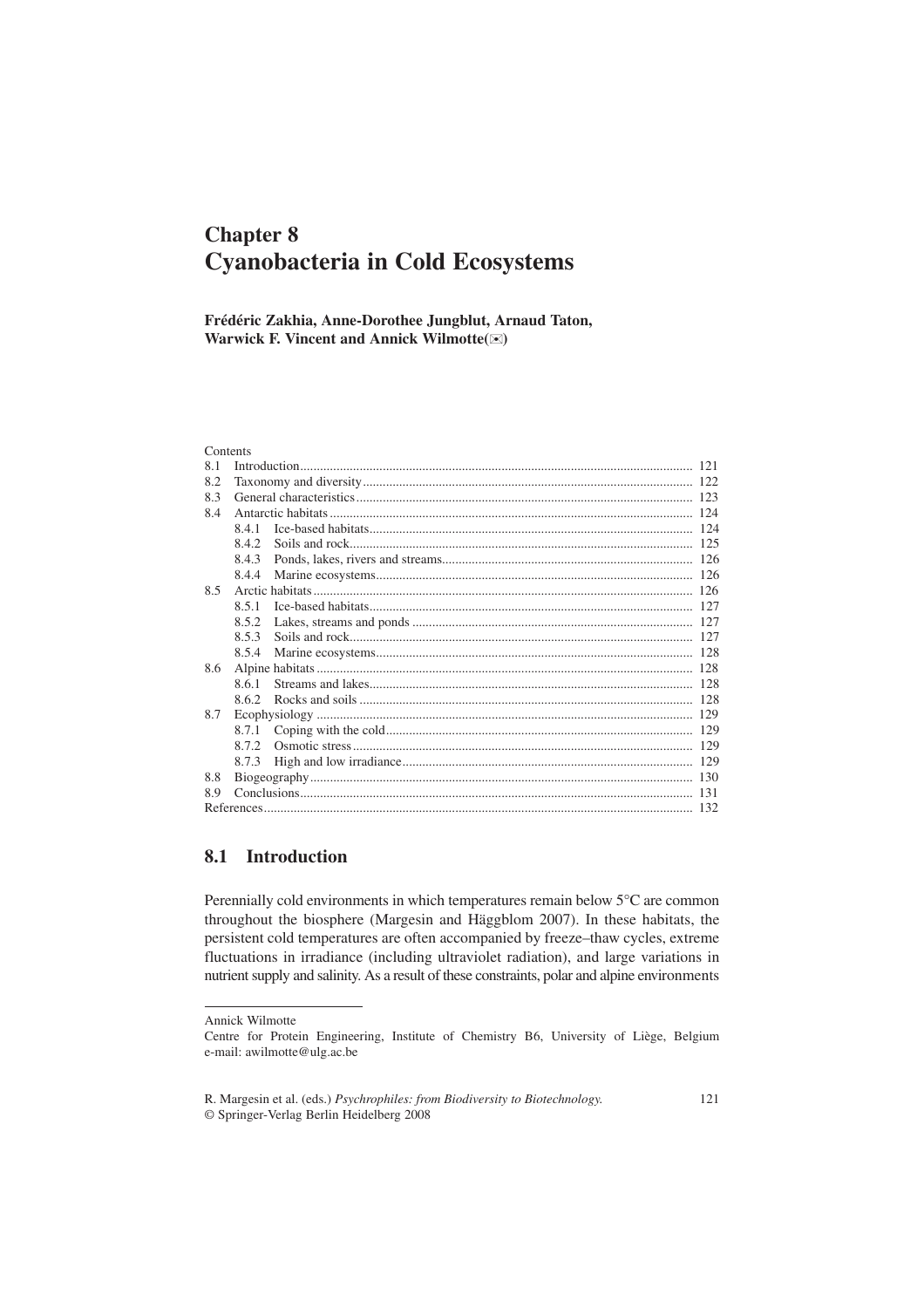contain a reduced biodiversity, with prokaryotes contributing a major component of the total ecosystem biomass as well as species richness. Cyanobacteria are of particular interest because they often represent the predominant phototrophs in such ecosystems. Current research shows that a diverse range of cyanobacteria can be found in polar and alpine habitats, and that they show a remarkable ability to tolerate the abiotic stresses that prevail in these cold environments. Their presence was already observed during the early explorations of the polar regions at the end of the nineteenth century (Vincent 2007).

The widespread distribution in cold habitats of communities dominated by cyanobacteria, particularly in ice-based environments, makes them of great interest for the reconstruction of microbial life and diversification on early Earth (Vincent et al. 2004b). These ice-based habitats with their sustainable microbial communities are potential analogues for biotopes present during the major glaciation events of the Precambrian. The fossil record suggests that cyanobacteria would have been present throughout these Proterozoic events, and perhaps during earlier periods of global cooling (Schopf 2000). Polar microbes, including cyanobacteria, are also of interest to astrobiologists studying the prospect of life beyond our planet. Antarctica has been proposed as an analogue to an early stage of Mars where liquid water occurred and where life could have evolved at a similar time to the development of cyanobacteria on early Earth (Friedmann 1986).

In this chapter, we first introduce the taxonomical status and the general characteristics of cyanobacteria. We then examine cyanobacterial diversity in Antarctic, Arctic and alpine habitats, focusing on the molecular approaches. The ecophysiological traits of cyanobacteria that allow them to survive and often thrive in such cold environments are also presented. We conclude this review by consideration of the biogeographical distribution of polar cyanobacteria, an active topic of current research.

# **8.2 Taxonomy and diversity**

Cyanobacteria are Gram-negative oxygenic photosynthetic bacteria that, according to the fossil record, achieved most of their present morphological diversity by two billion years ago (Schopf 2000). Cyanobacteria were initially described as algae in the eighteenth century and the first classification system was based on the International Code of Botanical Nomenclature as described by Oren (2004). In the botanical taxonomy, two major works can be noted. Firstly, Geitler (1932) produced a flora that compiled all European taxa, which already encompassed 150 genera and 1,500 species based on the morphology. Secondly, the recent revisions by Anagnostidis and Komárek (e.g., Komárek and Anagnostidis 2005) aimed to define more homogeneous genera, still based on the morphology. After the prokaryotic nature of cyanobacteria became more obvious on the basis of ultrastructural and molecular studies, it was proposed that their nomenclature should be governed by the International Code for Nomenclature of Bacteria (Stanier et al. 1978).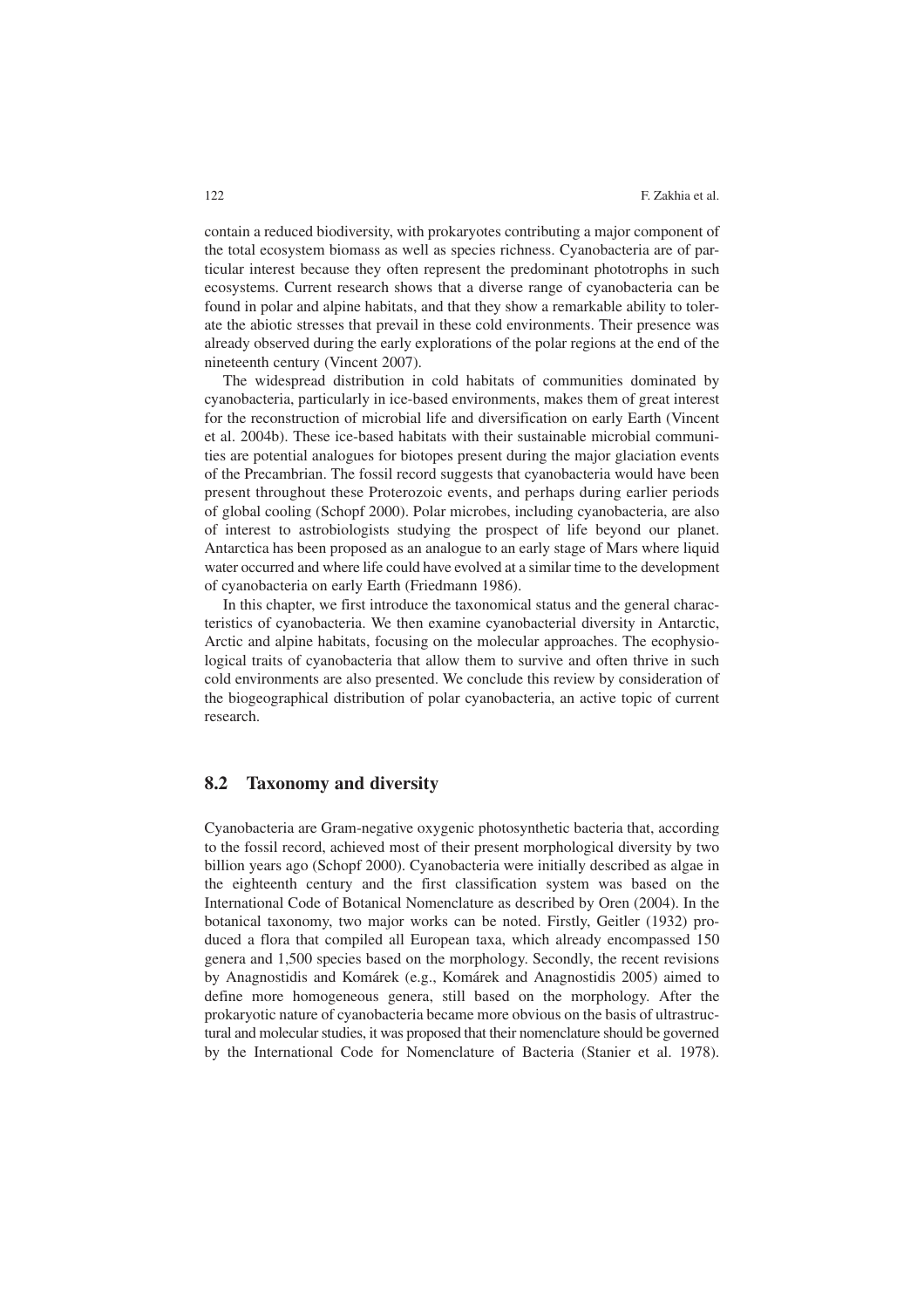Currently, the phylum of Cyanobacteria encompasses 5 subsections (corresponding to the 5 orders in the botanical classification) in the Bergey's Manual of Systematic Bacteriology (Castenholz 2001):

- I. Chroococcales (unicellular);
- II. Pleurocapsales (large cells subdividing into smaller baeocysts);
- III. Oscillatoriales (simple filamentous);
- IV. Nostocales (filamentous, non-branching heterocyst-forming);
- V. Stigonematales (filamentous, branching, heterocyst-forming).

To date, only a few names of cyanobacterial taxa have been validly published according to bacterial rules, reflecting not only technical difficulties but also the confusion due to the existence of two nomenclatural systems (Oren 2004). Current taxonomical studies on cyanobacteria are now adopting a polyphasic approach, which combines genotypic studies with morphological and phenotypic analyses.

Early studies on the diversity and biogeographical distribution of cyanobacteria were based on the identification of the organisms entirely on the basis of morphological criteria. Cyanobacteria often have quite simple morphologies and some of these characters exhibit plasticity with environmental parameters, so that their taxonomic usefulness can be limited. Moreover, a number of botanical taxa have been delimited based on minute morphological differences (e.g., sheath characteristics, slight deviations in cell dimensions or form), and many authors have shown that the genetic diversity does not always coincide with that based on morphology (e.g., Rajaniemi et al. 2005; Taton et al. 2006b). To address these problems, studies on environmental samples (natural mixed assemblages of microorganisms) are typically based at present on clone libraries or DGGE (Denaturating Gradient Gel Electrophoresis) using molecular taxonomic markers, most often the 16S rRNA gene. The obtained 16S rRNA sequences are compared and generally grouped into OTUs (Operational Taxonomic Units) or phylotypes on the basis of their similarity (e.g., 97.5% similarity for Taton et al. 2003, or 98% for de la Torre et al. 2003). With such similarity values, each OTU might correspond to one or more bacterial species but is clearly distinct from other OTUs at the species level (Stackebrandt and Göbel 1994). This therefore provides a conservative estimate of the diversity, following bacterial criteria.

# **8.3 General characteristics**

Cyanobacteria possess photosystems I and II, which are located on thylakoid membranes (except in the genus *Gloeobacter*). The cells usually have a characteristic blue-green coloration due to the phycocyanin (blue), allophycocyanin (blue) pigments in addition to chlorophyll *a*, although some species may additionally contain phycoerythrin that colors the cells red. In a few taxa, other chlorophylls have been observed, including chlorophylls *b* and *d* (Miyashita et al. 1996; Castenholz 2001). Some cyanobacteria are also able to fix atmospheric nitrogen. Furthermore, cyanobacteria have various storage bodies for carbon, nitrogen, phosphate and the enzyme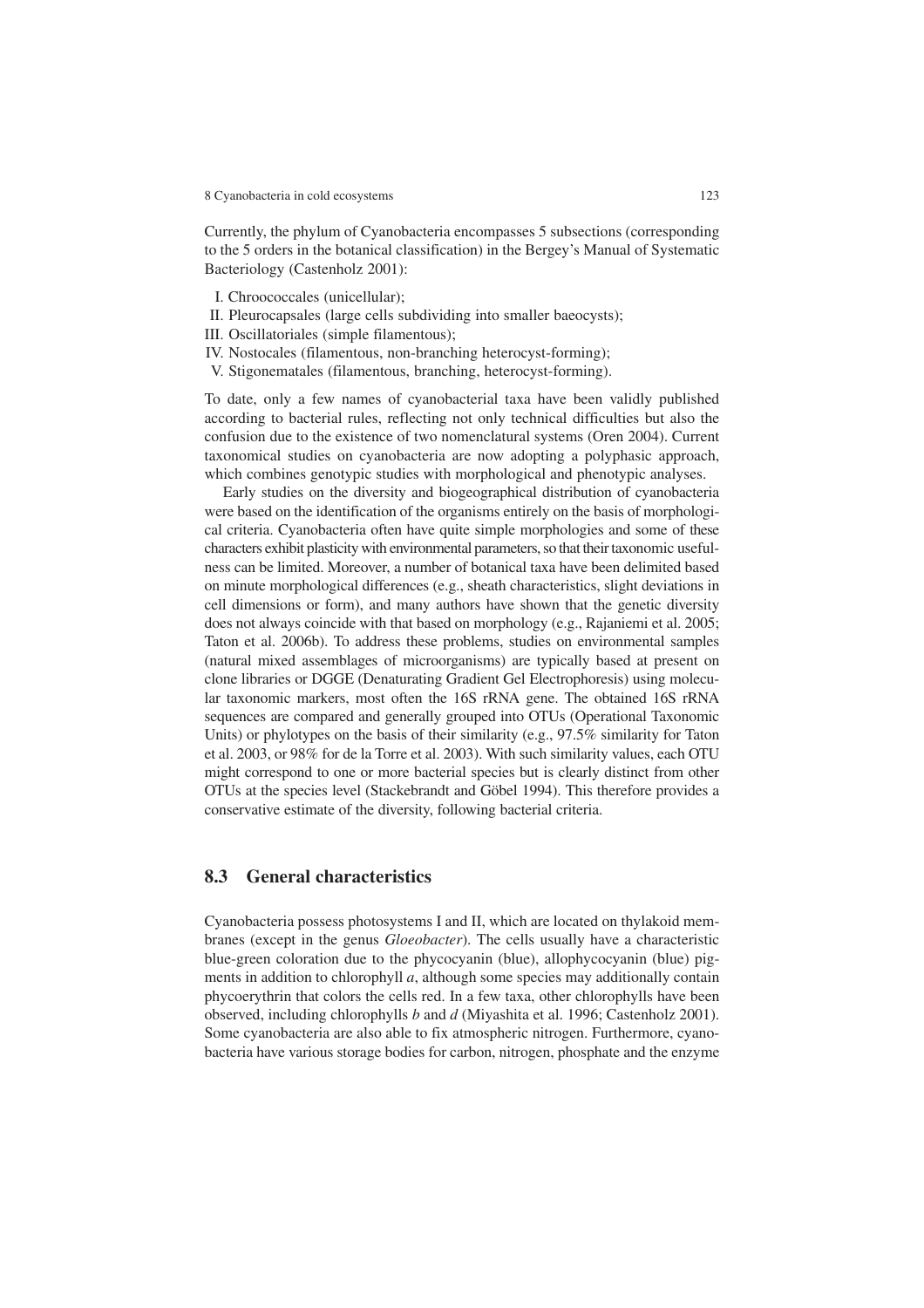ribulose 1,5-biphosphate carboxylase/oxygenase (RubisCO) (Castenholz 2001). Cyanobacteria are also known to produce a great variety of secondary metabolites with diverse activities. To date, 600 bioactive molecules have been described, most of which have been found in the Oscillatoriales and Nostocales orders (Welker and von Döhren 2006).

## **8.4 Antarctic habitats**

Studies on the molecular cyanobacterial diversity in Antarctica, using a cultureindependent approach, have focused on the following regions to date: the Prydz Bay region (Bowman et al. 2000; Smith et al. 2000; Taton et al. 2006a), the McMurdo Dry Valleys (Priscu et al. 1998; Gordon et al. 2000; Christner et al. 2003; de la Torre et al. 2003; Taton et al. 2003; Smith et al. 2006; de los Rios et al. 2007), the McMurdo Ice Shelf (Jungblut et al. 2005) and the Antarctic Peninsula region (Hughes and Lawley 2003; Hughes et al. 2004). Strains have been isolated from the same regions, as well as from the Dronning Maud Land (Rudi et al. 1997; Vincent et al. 2000; Smith et al. 2000; Billi et al. 2001; Nadeau et al. 2001; Casamatta et al. 2005; Taton et al. 2006b; Comte et al. 2007).

# *8.4.1 Ice-based habitats*

Cyanobacteria dominate microbial consortia formed in ice-based habitats such as cryoconite holes and meltwater ponds. Cryoconite (literally "cold rock dust") gives rise to vertical, cylindrically-formed holes in the ice surface that contain a thin layer of sediment overlain by water. The formation of these habitats is initiated through the absorption of solar radiation by the sediment and the subsequent ablation of the surrounding ice (Wharton et al. 1985). Studies of these holes on the Canada Glacier, McMurdo Dry Valleys, show that they contain cyanobacteria as well as heterotrophic bacteria, eukaryotic micro-algae and colorless protists, and even metazoans such as rotifers, nematodes and tardigrades (Mueller et al. 2001).

An analysis of 16S rRNA sequences from the Canada Glacier cryoconite communities showed the presence of cyanobacteria phylogenetically related to *Chamaesiphon* (96.2% 16S rRNA sequence similarity) (Christner et al. 2003), a genus that is known to occur in the periphyton that forms over rocks in European mountain streams. Other polar sequences in this lineage (ca. 96% similarity) originated from the ice cover of Lake Bonney (Priscu et al. 1998) and a deglaciated glacier area in the Peruvian Andes (Nemergut et al. 2007). A second group of sequences is 99.2% similar to a clone from a meltwater in Livingston Island (Antarctic Peninsula) (unpublished data) and the third sequence group is 99.7% similar to clones from lake Fryxell, lakes in the Prydz Bay area and the Antarctic Peninsula. Notably, sequences of the third group are also 99.2% similar to one sequence from the Peruvian Andes (Nemergut et al. 2007).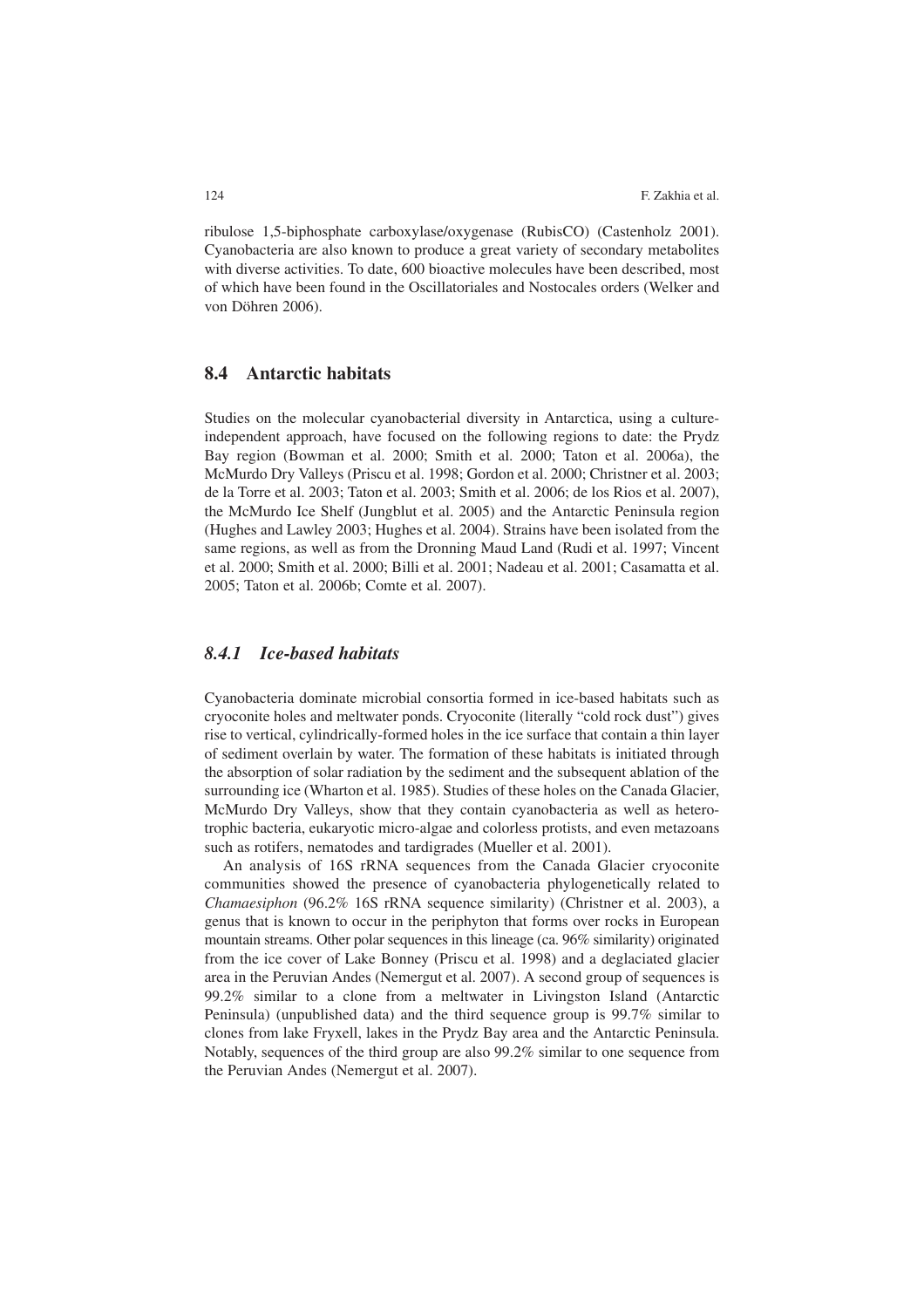Another important class of ice-based habitat is the meltwater ponds that form on ice shelves. These contain liquid water during the summer months, but completely freeze over in winter. The biota of these habitats must therefore contend with extreme temperature changes, freezing and desiccation stress, and high salinities. The ponds on the McMurdo Ice Shelf have low nutrient concentrations, especially nitrogen, due to the marine origin of the sediments (Hawes et al. 1993), and their characteristics are described by Wait et al. (2006). Thick benthic cyanobacterial mats comprise a diverse community of Nostocales and Oscillatoriales as well as other bacterial phyla and microeukaryotes (Howard-Williams et al. 1989; Nadeau et al. 2001; Jungblut et al. 2005). In one of these mats, the presence of microcystin was detected (Jungblut et al. 2006).

# *8.4.2 Soils and rock*

Cyanobacteria are often the primary colonizers of permafrost soils in areas where meltwater flushes occur through snow melt or retreated glaciers. In the Dry Valleys of Antarctica, the soils are old, weathered and have low carbon and nutrient concentrations (Vincent 1988). Thus, the colonization by cyanobacteria increases soil stability and nutrient concentrations through, for example, nitrogen fixation. Terrestrial dark crusts are found throughout Antarctica and are commonly dominated by cyanobacteria (e.g., Broady 1996; Mataloni and Tell 2002; Adams et al. 2006).

Cyanobacteria are also often identified in biofilms below and within the rocks where the microclimate gives protection against environmental stresses such as high UV radiation, temperature extremes, desiccation and physical removal by wind. They can be found in depth below the rock surface depending on the optical characteristics of the rocks and the level of available photosynthetically active radiation (PAR). Depending on the spatial location of the communities, they are hypolithic (beneath rocks), endolithic (in pore spaces of rocks), chasmoendolithic (in cracks and fissures of rocks), or cryptoendolithic (in the pore space between mineral grains forming sedimentary rocks) (Vincent 1988; Hughes and Lawley 2003).

Molecular analysis of such communities revealed a few cryptoendolithic cyanobacterial sequences in beacon sandstone of the Dry Valleys (de la Torre et al. 2003), and in granite boulders of Discovery Bluff (de los Rios et al. 2007). Interestingly, in the latter study, one 16S rRNA sequence was related (98.9%) to a DGGE band from Swiss dolomite (Sigler et al. 2003) and the second sequence is identical to one hypolithic sequence from quartz rocks in the Vestfold Hills (Smith et al. 2000). This group of sequences also has affinities (93.5% similarity) to the chlorophyll *d* containing *Acaryochloris marina* (Miyashita et al. 1996) and de los Rios et al. (2007) hypothesized that some cryptoendoliths could possess this pigment and that its particular absorption spectrum would be beneficial in environments with little light. Another well-known cryptoendolithic cyanobacterium belongs to the genus *Chroococcidiopsis* and was found in sandstones of the Dry Valleys (Friedmann 1986). It is remarkably resistant to desiccation and has close relatives in hot deserts (Fewer et al. 2002).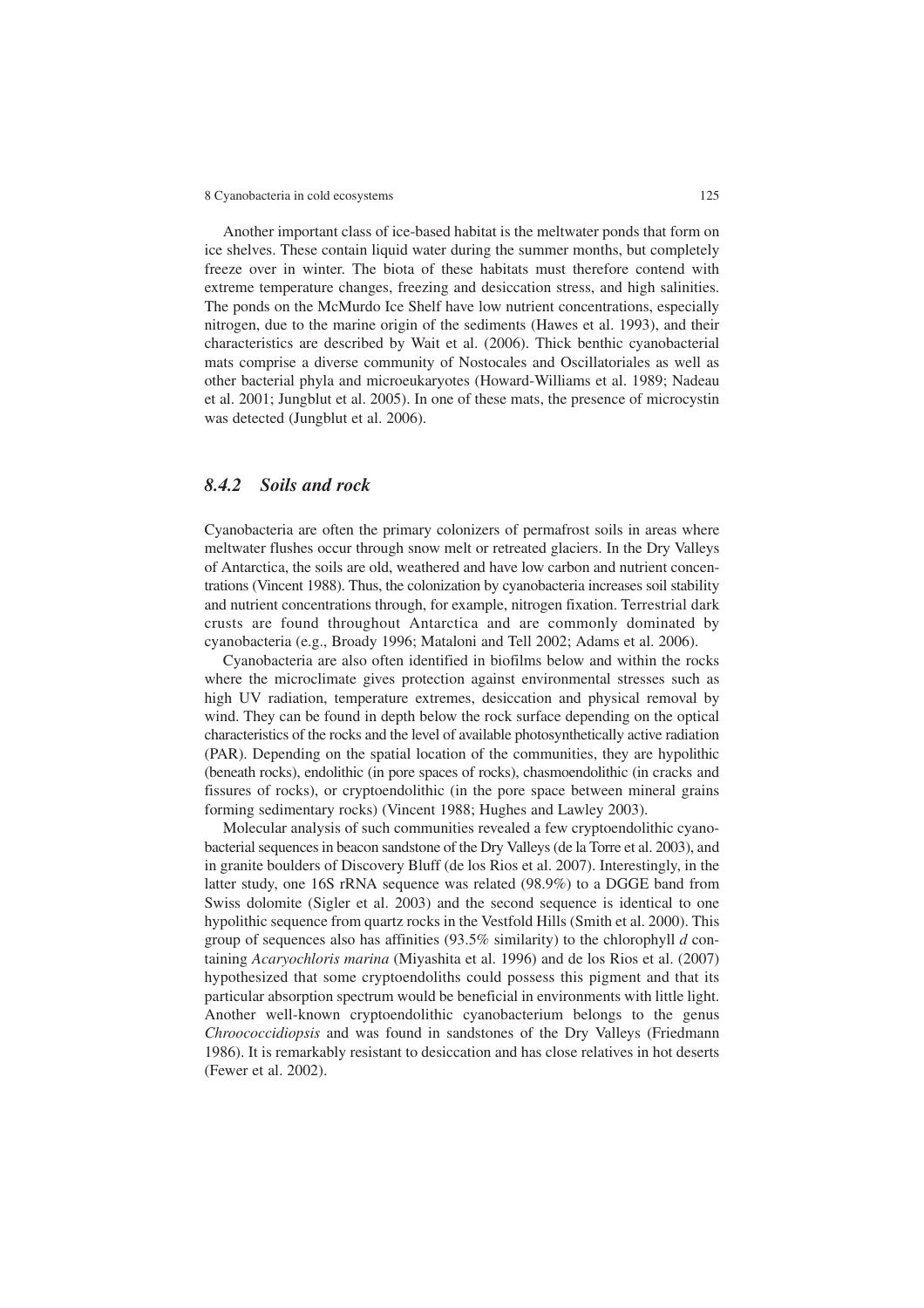#### *8.4.3 Ponds, lakes, rivers and streams*

Similar to their presence in ice-based habitats, cyanobacteria form large biomass accumulations in Antarctic ponds, lakes, rivers and streams (Vincent 1988). They often form thick, cohesive, highly pigmented mats that coat the benthic environments. A large variety of lake types are present in Antarctica and span a wide range of environmental conditions (Gibson et al. 2006). Many of them are covered with ice for most of the year or even have a perennial ice cover. Studies on perennially ice-covered Lake Hoare in the McMurdo Dry Valleys have shown that PAR irradiance exerts an overall control on microbial photosynthetic production, composition and mat structure (Vopel and Hawes 2006). Other characteristics such as nutrients and salinity also influence the cyanobacterial diversity (Gibson et al. 2006). The diversity and function of the microbial lake communities have been reviewed by Ellis-Evans (1996). At the molecular level, Taton et al. (2003, 2006a, 2006b) showed a large cyanobacterial diversity in the benthic mats from five different Antarctic lakes in two regions (see Sect. 8.7). Cyanobacteria also form biofilms and microbial mats in rivers and streams (Vincent 1988).

In addition to the benthic communities, cyanobacteria are also found in the water column of lakes, and picoplanktonic forms often dominate the plankton. The abundance of planktonic picocyanobacteria is dependent on nutrient availability and light (Vincent 2000), The 16S rRNA sequences of S*ynechococcus*-like picocyanobacteria were obtained from lakes in the Vestfold Hills (Lakes Ace, Pendant, Clear). They appeared to be related, but distinct from other *Synechococcus* genotypes such as *Synechococcus* PS840 from the Russian marine coast (Waleron et al. 2007).

#### *8.4.4 Marine ecosystems*

The abundance of picocyanobacteria decreases markedly from temperate latitudes to the polar regions (Marchant et al. 1987; Fouilland et al. 1999). This decrease is assumed to be due to temperature-limitation (Marchant et al. 1987) as well as continuous losses due to grazing, advection and mixing (Vincent 2000). The 16S rRNA sequences of picocyanobacteria retrieved at the Subantarctic Front (51°S) were closely related to temperate oceanic *Synechococcus*, as WH8103 and WH7803 (Wilmotte et al. 2002).

### **8.5 Arctic habitats**

Most available studies have so far focused on the Canadian Arctic, whereas no information is yet available from the Russian Arctic.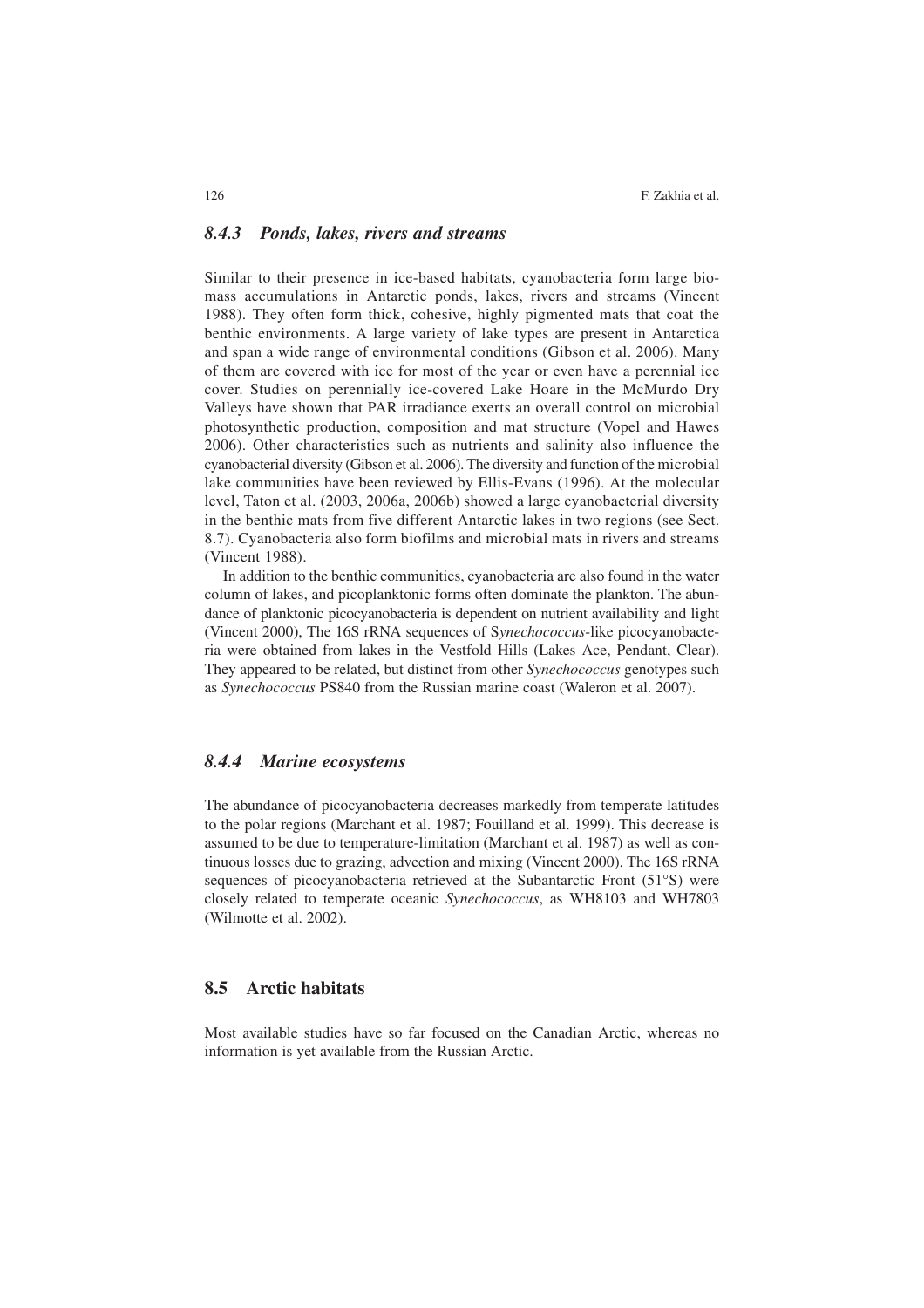# *8.5.1 Ice-based habitats*

Similar to the South Polar Region, ice shelves as well as glaciers provide a variety of habitats for cyanobacteria in addition to other biota (Säwström et al. 2002; Mueller et al. 2005). However, the total area of ice shelves is lower than in Antarctica, where 40% of coastline is fringed by ice shelves. Furthermore, the recent break up of the Ward Hunt Ice Shelf (Mueller et al. 2003) signals the massive reduction of these habitats through global warming. Arctic ice-based habitats can be differentiated into cryoconite holes, meltwater ponds and sediment patches without continuous coverage by water. Microbial mats can be prolific (Vincent et al. 2004a), but are less developed than in Antarctica, and this may be due to the increased grazing pressure in the Arctic (Vincent 2000).

#### *8.5.2 Lakes, streams and ponds*

Cyanobacteria play an important role in Arctic lakes, ponds and streams and have been well studied in the Canadian High Arctic (Bonilla et al. 2005).The most common groups are Oscillatoriales and Nostocales, with some Chroococcales. The benthic microbial mats in lakes often have a cohesive layering, which is established through an extra polysaccharide matrix and often have a characteristic pigment stratification (Bonilla et al. 2005). Planktonic picocyanobacterial communities of these lakes comprise mainly *Synechococcus* (Vincent 2000) and can be separated into fresh and saline ecotypes (unpublished data). In these lakes, primary production is only nutrient limited in the planktonic communities, whereas the microenvironments of the benthic mats result in increased nutrient availability and sufficiency (Bonilla et al. 2005).

#### *8.5.3 Soils and rock*

Terrestrial cyanobacteria in the Arctic are also major primary colonizers of soils and can be found within soil crusts, symbiotic in lichens and within rocks. They are an important source of nitrogen for the nutrient limited soils of the Arctic (Zielke et al. 2005). Cryptoendolithic communities are common in sandstone outcrops of Eureka, Ellesmere Island, and consist of similar cyanobacterial morphotypes as in Antarctic rocks (Omelon et al. 2006). However, their diversity seems higher than in comparable habitats of the Dry Valleys. This may be due to higher average temperatures, higher humidity due to close spatial distance to open water, and longer periods with available liquid water relative to the McMurdo Dry Valleys. Hypolithic cyanobacteria are commonly observed under opaque rocks subjected to periglacial movements (Cockell and Stokes 2004).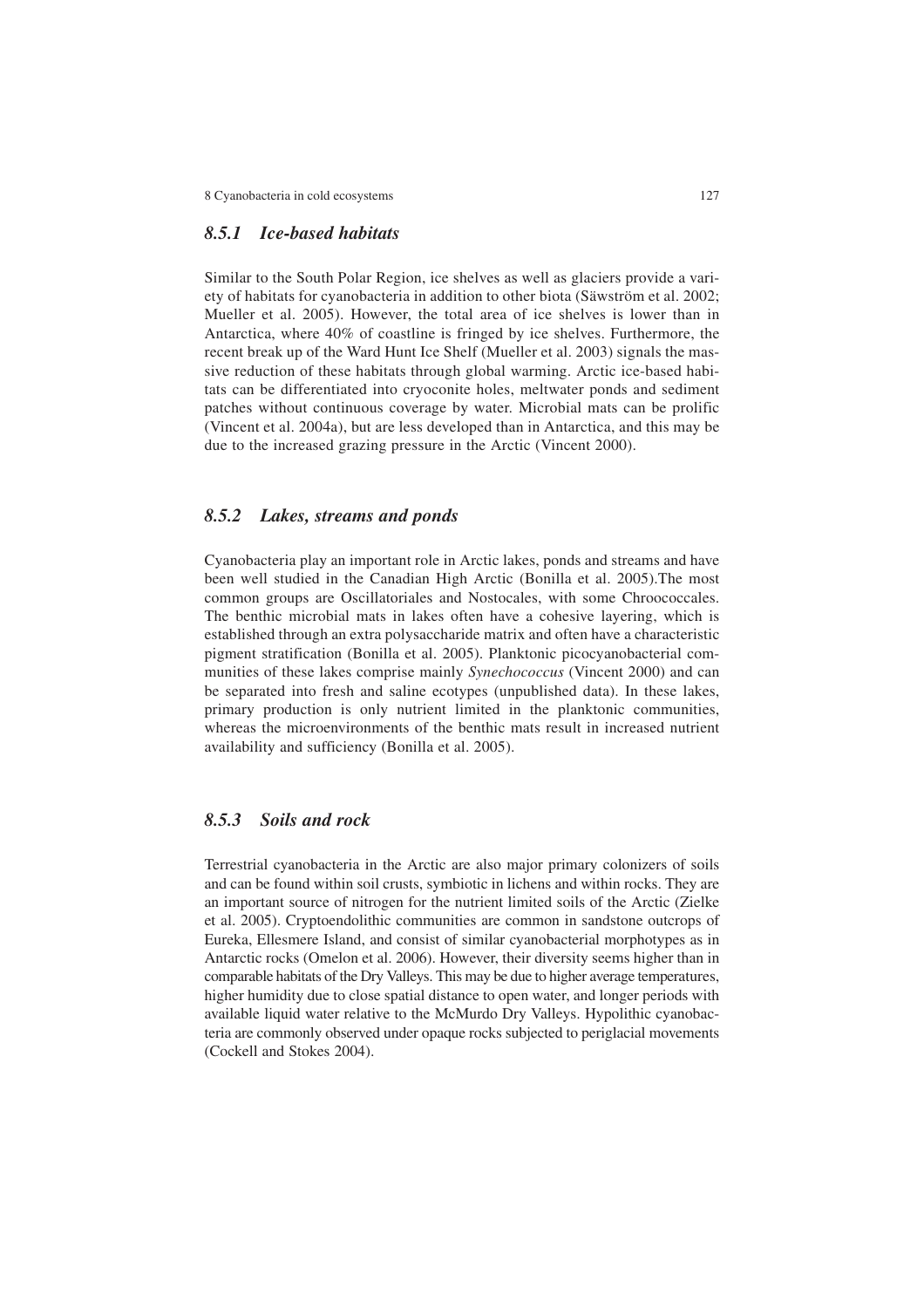128 F. Zakhia et al.

# *8.5.4 Marine ecosystems*

In the Arctic marine environment, similar to the Southern Ocean, picocyanobacteria are rare, in contrast with their abundance in temperate and tropical oceans. A study of their molecular diversity in the Beaufort Sea showed that the picocyanobacteria were affiliated with freshwater and brackish *Synechococcus* lineages, but not to the oceanic ones. Their origin, therefore, seemed allochthonous, as the Arctic Sea is much influenced by large riverine inputs (Waleron et al. 2007).

### **8.6 Alpine habitats**

### *8.6.1 Streams and lakes*

In alpine streams, water chemistry, geochemical conditions, hydraulic conditions and permanence of flow are the key factors defining taxonomic diversity. Cyanobacteria have been found as part of microbial mats, epiphytic on mosses and endosymbiotic in lichens in stream habitats of many alpine regions, but there are no specific studies on their molecular diversity or adaptations (McClintic et al. 2003; Rott et al. 2006). Nutrient concentrations show large variations during the year with peaks in late winter and autumn. PAR and UV radiation also range from low levels in presence of ice and snow cover to high levels during summer months, creating a need for protective mechanisms to survive. Rott et al. (2006) have described different colonization patterns for several cyanobacterial morphotypes in alpine streams.

Cyanobacteria in alpine freshwater lakes can be found as benthic and planktonic communities. Plankton communities are mostly comprised of *Synechococcus* morphotypes and their abundance is correlated to nutrient availability, particularly nitrogen and phosphorus. Benthic communities were studied by Mez et al. (1998), and Sommaruga and Garcia-Pichel (1999). Interestingly, the presence of cyanotoxins was demonstrated by Mez et al. (1998).

# *8.6.2 Rocks and soils*

Cyanobacteria are also dominant components of alpine soil crusts, and rockassociated communities as described for endolithic communities of dolomite rocks in the Swiss Alps (Sigler et al. 2003) and soils from recently deglaciated areas in the Peruvian Andes (Nemergut et al. 2007). The 16S rRNA sequences obtained from the Alpine dolomite layers show high similarities with Antarctic cryptoendoliths (see Sect. 8.4.2), or up to 97.7% similarity with the Andean cyanobacteria (Nemergut et al. 2007), or appear novel (less than 93% similarity with database sequences). Other Andean soil sequences are related to the sequences of *Chamaesiphon* PCC7430 (ca. 96% sequence similarity), of diverse *Nostoc* strains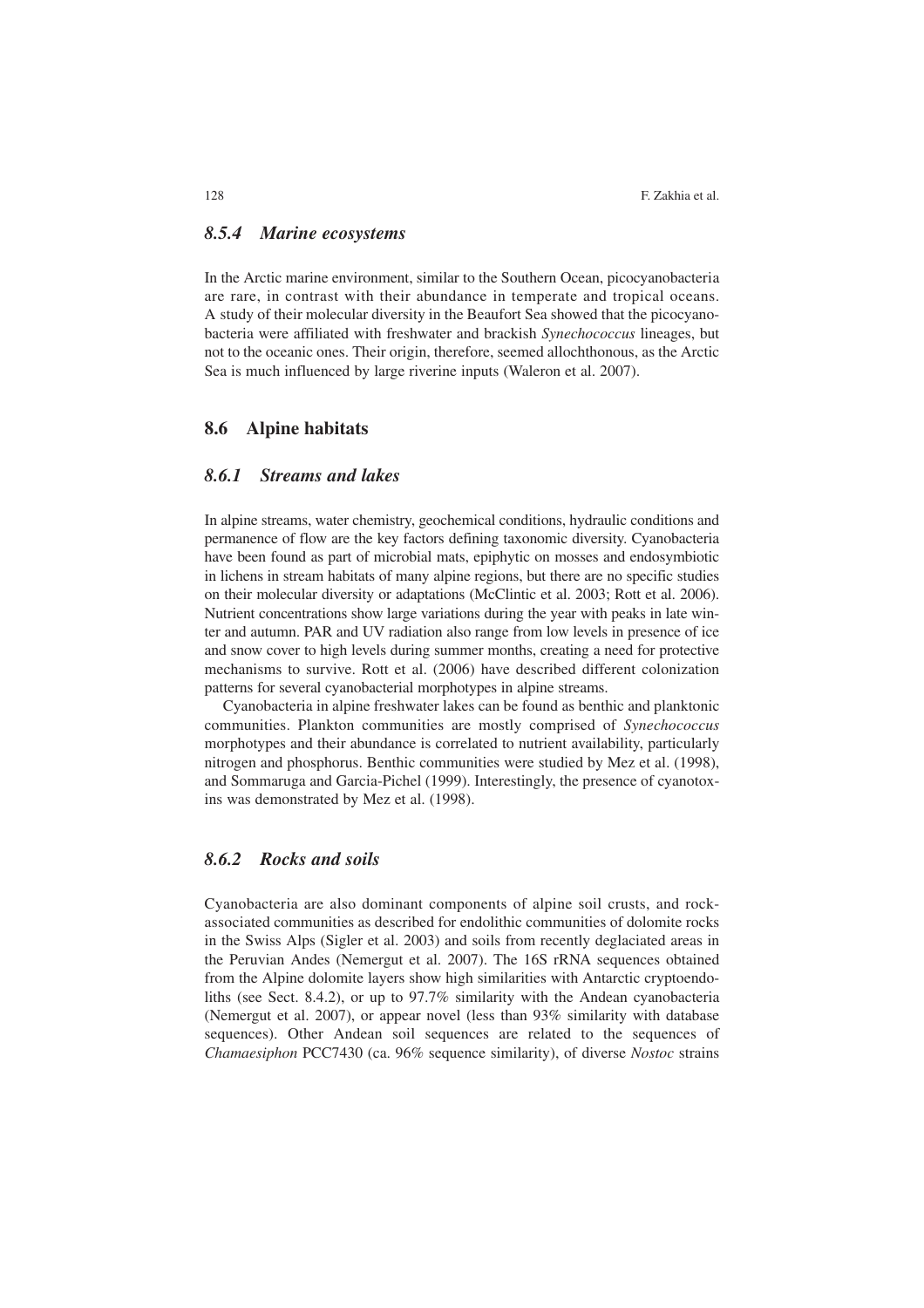(a.o. 97.4–98.5 % with the Antarctic ANT.L52B.1), of the Antarctic *Leptolyngbya frigida* ANT.LH52.2 (98.5%) and ANT.LH52B.3 (99.6%), or are quite different from database sequences and thus represent a novel diversity.

# **8.7 Ecophysiology**

### *8.7.1 Coping with the cold*

In general, high latitude and high altitude cyanobacteria tend to be cold-tolerant (psychrotrophs), with suboptimal growth under low temperatures, rather than psychrophiles that grow optimally at low temperature (Tang and Vincent 1999). They have a variety of mechanisms that allows them to tolerate and continue to grow, albeit often at slow rates, in the cold and to tolerate freeze–thaw conditions (Vincent 2007). To maintain membrane fluidity at low temperatures, polyunsaturated fatty acids with decreased chain-lengths are incorporated into the membrane. In addition, the production of compatible solutes (e.g., trehalose) helps to reduce the freezing point of the intracellular fluid. This strategy also reduces cell desiccation as less water is needed to retain the osmotic equilibrium (Welsh 2000). Furthermore, extracellular compounds such as polymeric substances can reduce ice nucleation around the cells (Vincent 2007). Cyanobacteria must also withstand prolonged seasonal dormancy phases in frozen and liquid water. Freeze-dried cyanobacterial mats in Antarctica have been shown to resume photosynthesis within minutes to hours after rethawing (Vincent 2007).

# *8.7.2 Osmotic stress*

Typical hypersaline environments are saline ponds and lakes and brine channels in the sea ice (Vincent 1988). Sudden increases in salt concentration are counterbalanced by a rapid accumulation of salts to maintain the osmotic equilibrium. Longterm survival strategies involve uptake of inorganic ions, to balance the extracellular ion concentrations, as well as the production of organic osmolytes (Oren 2000).

# *8.7.3 High and low irradiance*

UV radiation and high energy PAR can induce photo-inhibition, phycobiliprotein degradation, chlorophyll-bleaching and DNA damage, or the production of reactive oxygen species, and the net damage may be exacerbated at low temperatures (Vincent 2007). Cyanobacteria have evolved a variety of DNA repair mechanisms, such as excision repair and photo-reactivation, to cope with UV induced DNA damage (Castenholz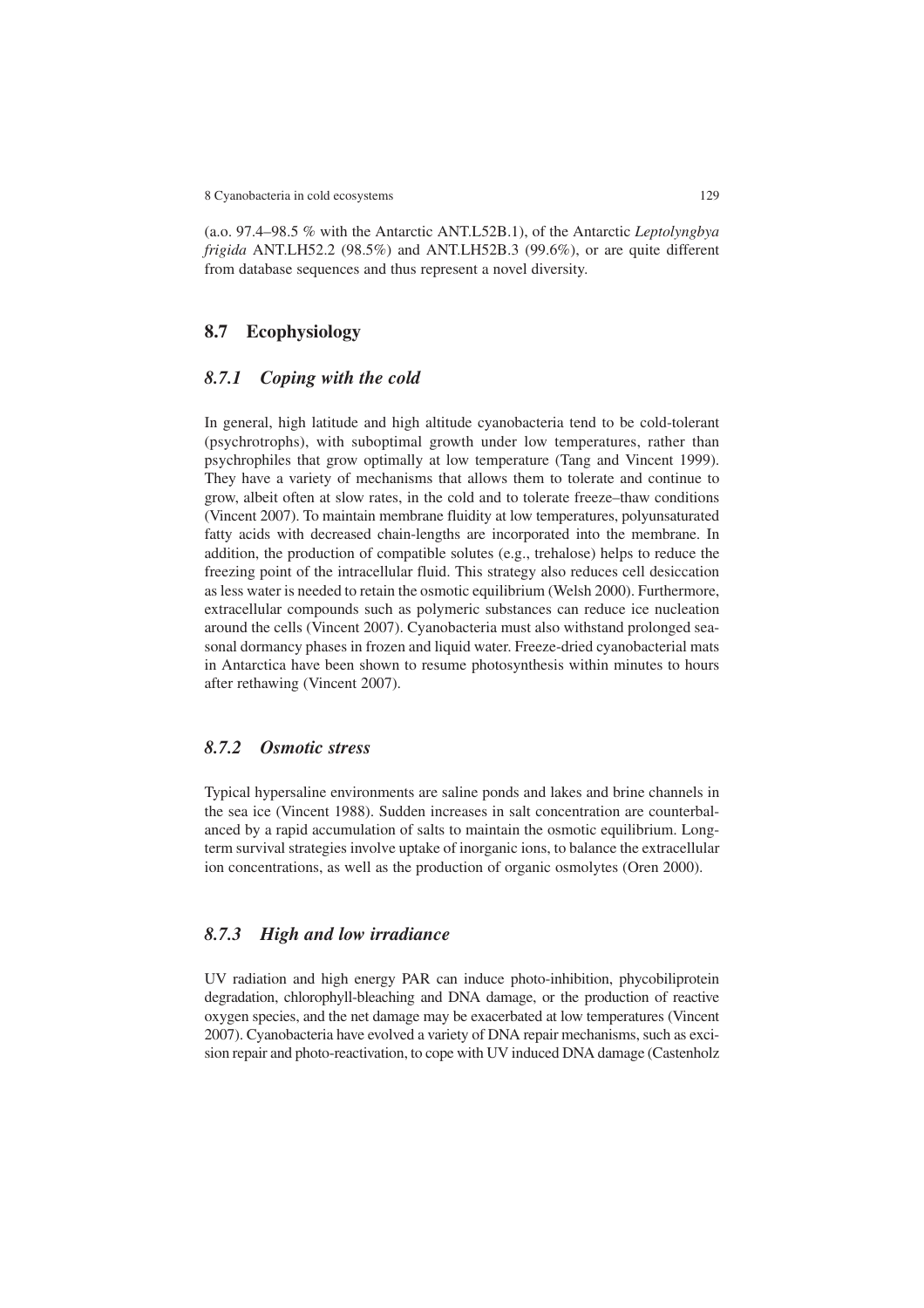and Garcia-Pichel 2000). However, these processes are reduced at lower temperatures. Furthermore, the cyanobacteria produce photoprotective screening and quenching pigments (gloeocapsin, scytonemin, mycosporine), and many Antarctic cyanobacteria seem to avoid radiation by migrating to deeper layers within the microbial mats (Castenholz and Garcia-Pichel 2000). High concentrations of scytonemin can lead to a black coloration in many cyanobacterial mats and soil crusts (Vincent 2007).

Conversely, phototrophs in polar and alpine regions must also contend with low irradiances caused by prolonged snow and ice cover. The cyanobacteria utilize highly efficient light capturing complexes, with photosynthetic quantum yields close to the theoretical maximum (Hawes and Schwartz 2001; Vincent 2007).

# **8.8 Biogeography**

The question of endemism and distribution of cyanobacterial taxa is still a topic of much debate. A long-standing theory of microbial distribution is that "everything is everywhere, but the environment selects" and that local habitats select for specific microbial flora that is globally distributed (Baas-Becking 1934). Castenholz (1992) noted the slow rates of speciation in the cyanobacteria together with their large dispersal abilities, and this, in combination with the relatively young age of most polar ice-free environments, suggests that endemism is likely to be rare amongst polar cyanobacteria. Morphological identifications seemed to support this hypothesis. However, such characterization is limited due to morphological plasticity (see Sect. 8.2). In addition, Komárek (1999) noted that a number of identifications of Antarctic cyanobacteria had been made with flora written for temperate countries without taking into account their ecology, which could give the false impression that mostly cosmopolitan taxa were found on this continent. Indeed, by avoiding such 'force-fitting', Komárek (1999) has found about 60% of endemic species amongst the 68 morphospecies found in various microbiotopes of ice-free areas of King George Island.

Several features of Antarctica suggest that endemism may be possible there, although it has yet to be demonstrated convincingly (Vincent 2000): (1) Antarctica has been more isolated than other parts of the world for several million years; (2) dispersal processes which favour local species are more efficient than long-range dispersal processes; and (3) there has probably been strong environmental selection for adaptive strategies. As a step towards addressing this question, the molecular characterization of cultured and uncultured cyanobacterial diversity has been carried out in a number of Antarctic biotopes (see Sect. 8.4). The results from these studies suggest the presence of OTUs/phylotypes with cosmopolitan and bipolar distributions, but also the presence of some genotypes that seem to be restricted to specific Antarctic sites. However, there is never complete 16S rRNA sequence identity for bipolar or cosmopolitan organisms that are members of the same OTU. The use of ITS sequences, which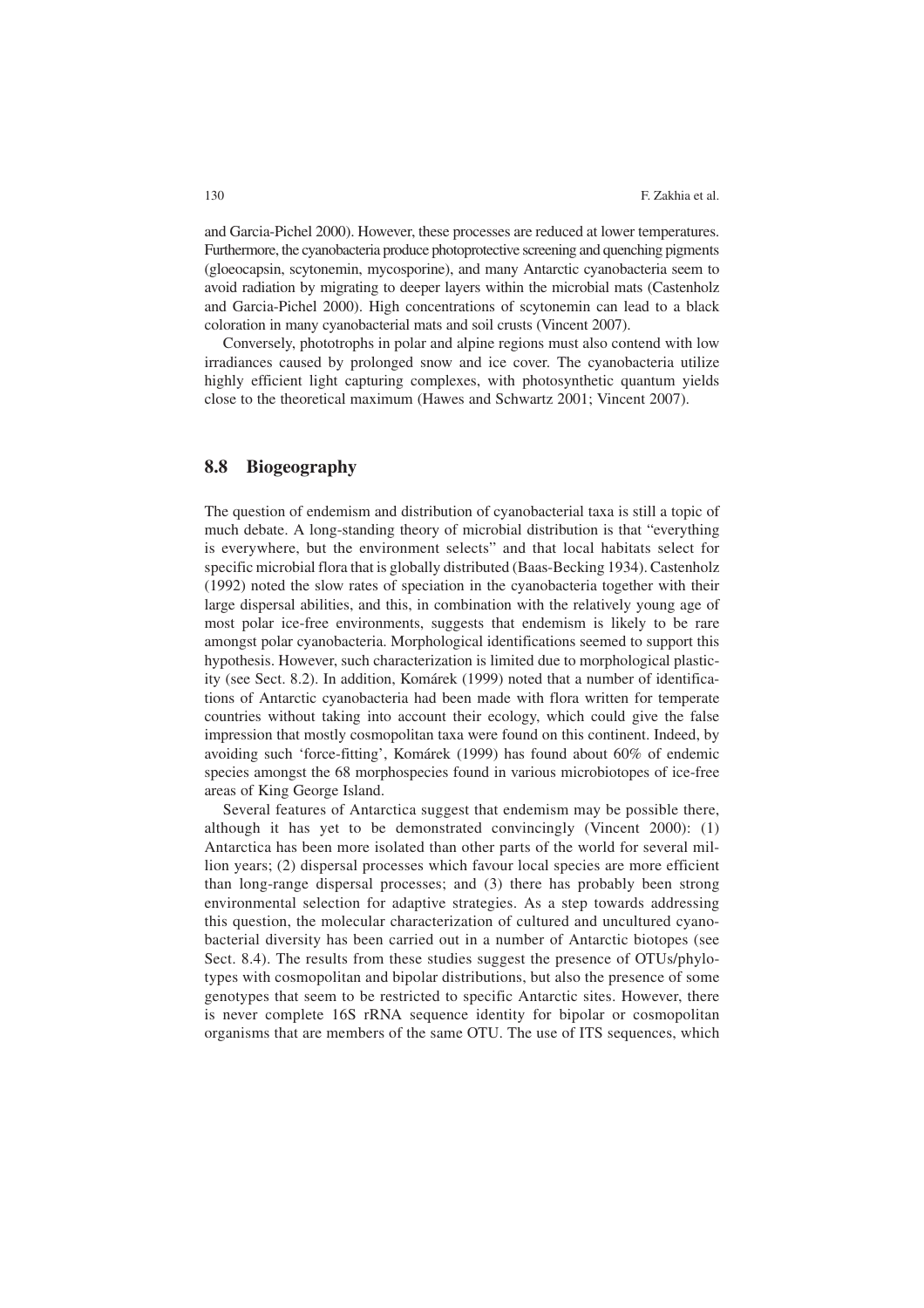are more variable than the 16S rRNA, could increase the resolution of the distributional patterns (Taton et al. 2006a).

Taton et al. (2003, 2006a, 2006b) have analyzed the molecular diversity in Lake Fryxell (Dry Valleys), four coastal lakes in the Prydz Bay area (East Antarctica) and two meltwater samples from Livingston Island (Antarctic Peninsula). Using clone libraries based on 16S rRNA sequences, a total of 63 OTUs were detected, of which 44 were only found in Antarctica (70%). This suggests a high degree of endemism, even if a portion of this uniqueness could be due to geographic gaps in the database. A higher proportion of the cosmopolitan genotypes are found in several Antarctic regions (47% compared to 16% for the potentially endemic sequences). Thus, if they were able to disseminate and colonize habitats in different continents, this could be due to resistance capacities that are also helpful to spread to different Antarctic regions. Furthermore, there appears to be an on-going exchange between freshwater and terrestrial biotopes (Gordon et al. 2000), which could also explain why temperature flexibility (psychrotrophy, see Sect. 8.7.1) is more common than psychrophily in cyanobacteria. Another conclusion is that each new sample brings new genotypes and this suggests that much diversity still awaits discovery.

# **8.9 Conclusions**

Cyanobacteria evolved under the harsh conditions of the Precambrian, and their modern representatives retain a remarkable ability to adapt to and survive within extreme conditions. They dominate terrestrial and freshwater cold ecosystems of the Arctic, Antarctic and alpine regions, even though they do not seem to be specifically adapted to optimal growth at low temperatures. They play a major ecological role as they often are primary colonizers of substrates and major primary producers in these ecosystems.

The application of molecular tools in combination with classic morphological techniques has begun to provide new insights into the real diversity of cyanobacteria and their biogeographical distribution in cold environments. Our survey of recent studies suggests complex distributional patterns of cyanobacteria, with cosmopolitan, endemic, and habitat-specific genotypes. This ongoing research will help to identify specific geographical areas that have unique microbial communities. However, many more studies are needed to unravel the enormous diversity of cyanobacteria and to better define their biogeographical patterns in cold environments. This is an urgent task in view of the climatic changes that will undoubtedly alter the structure and functioning of microbial communities in polar and alpine ecosystems.

**Acknowledgments** This work has been supported by the BELSPO AMBIO and HOLANT projects and the Natural Sciences and Engineering Research Council of Canada (IPY-MERGE). A.W. is Research Associate of the National Fund for Scientific Research of Belgium.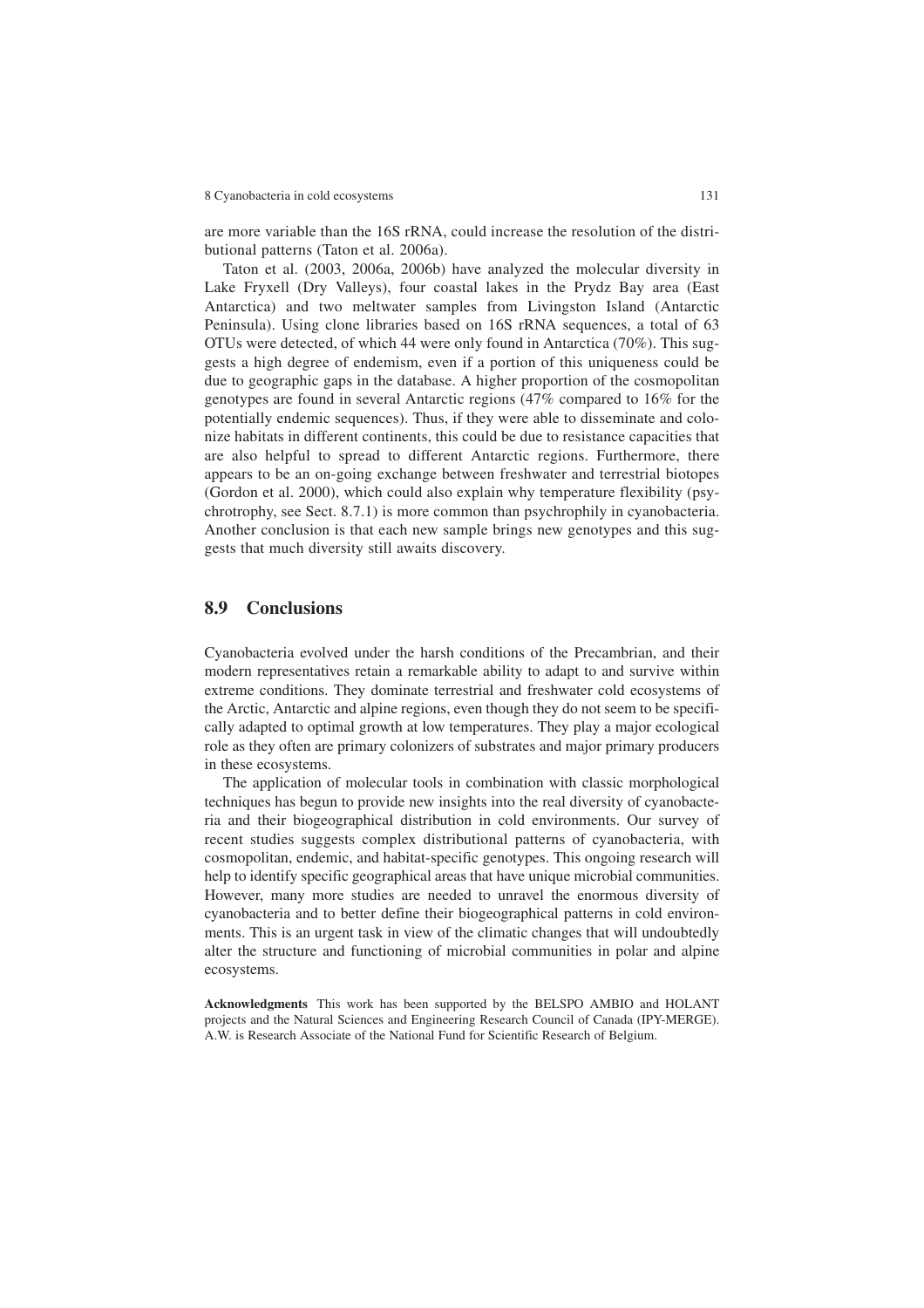#### **References**

- Adams BJ, Bardgett RD, Ayres E, Wall DH, Aislabie J, Bamforth S, Bargagli R, Cary C, Cavacini P, Connell L, Convey P, Fell JW, Frati F, Hogg ID, Newsham KK (2006) Diversity and distribution of Victoria Land biota. Soil Biol Biochem 38:3003–3018
- Baas-Becking LGM (1934) Geobiologie of inleiding tot de milieukunde. Van Stockum WP and Zoon, The Hague, Netherlands
- Billi D, Friedmann EI, Helm RF, Potts M (2001) Gene transfer to the desiccation-tolerant cyanobacterium *Chroococcidiopsis*. J Bac teriol 183:2298–2305
- Bonilla S, Villeneuve V, Vincent WF (2005) Benthic and planktonic algal communities in a high arctic lake: pigment structure and contrasting responses to nutrient enrichment. J Phycol 41:1120–1130
- Bowman JP, Rea SM, McCammon SA, McMeekin TA (2000) Diversity and community structure within anoxic sediment from marine salinity meromictic lakes and a coastal meromictic marine basin, Vestfold Hilds, Eastern Antarctica. Environ Microbiol 2:227–237
- Broady P (1996) Diversity, distribution and dispersal of Antarctic terrestrial algae. Biodivers Conserv 5:1307–1335
- Casamatta DA, Johansen JR, Vis ML, Broadwater ST (2005) Molecular and morphological characterization of ten polar and near-polar strains within the oscillatoriales (cyanobacteria). J Phycol 41:421–438
- Castenholz RW (1992) Species usage, concept, and evolution in the Cyanobacteria (blue-green algae). J Phycol 28:737–745
- Castenholz RW (2001) Phylum BX. Cyanobacteria. Oxygenic photosynthetic bacteria. In: Boone DR, Castenholz RW, Garrity GM (eds) Bergey's manual of systematic bacteriology (The archaea and the deeply branching and phototrophic bacteria), vol 1. Springer, New York, pp 473–599
- Castenholz RW, Garcia-Pichel F (2000) Cyanobacterial responses to UV-Radiation. In: Whitton BA, Potts M (eds) The ecology of cyanobacteria. Kluwer, Dordrecht, pp 591–611
- Christner BC, Kvitko II, Reeve JN (2003) Molecular identification of bacteria and eukarya inhabiting an Antarctic cryoconite hole. Extremophiles 7:177–183
- Cockell CS, Stokes MD (2004) Widespread colonization by polar hypoliths. Nature 431:414
- Comte K, Sabacká M, Carré-Malouka A, Elster J, Komárek J (2007) Relationships between the Arctic and the Antarctic cyanobacteria; three *Phormidium*-like strains evaluated by a polyphasic approach. FEMS Microbiol Ecol 59:366–376
- de la Torre JR, Goebel BM, Friedmann EI, Pace NR (2003) Microbial diversity of cryptoendolithic communities from the McMurdo Dry Valleys, Antarctica. Appl Environ Microbiol 69:3858–3867
- de los Ríos A, Grube M, Sancho LG, Ascaso C (2007) Ultrastructural and genetic characteristics of endolithic cyanobacterial biofilms colonizing Antarctic granite rocks. FEMS Microbiol Ecol 59:386–395
- Ellis-Evans JC (1996) Microbial diversity and function in Antarctic freshwater ecosystems. Biodivers Conserv 5:1395–1431
- Fewer D, Friedl T, Büdel B (2002) *Chroococcidiopsis* and heterocyst-differentiating cyanobacteria are each other's closest living relatives. Mol Phylogenet Evol 23:82–90
- Fouilland E, Descolas-Gros C, Courties C, Pons V (1999) Autotrophic carbon assimilation and biomass from size-fractionated phytoplankton in the surface waters across the subtropical frontal zone (Indian Ocean). Polar Biol 21:90–96
- Friedmann EI (1986) The Antarctic cold desert and the search for traces of life on Mars. Adv Space Res 6:265–268
- Geitler L (1932) Cyanophyceae. In: Rabenhorst L (ed) Kryptogamen-Flora von Deutschland, Österreich und der Schweiz. Akademische Verlagsgesellschaft, Leipzig
- Gibson JAE, Wilmotte A, Taton A, Van de Vijver B, Beyens L, Dartnall HJG (2006) Biogeography trends in Antarctic lake communities. In: Bergstrom DM, Convey P, Huiskes AHL (eds) Trends in Antarctic terrestrial and limnetic ecosystems. Springer, Dordrecht, pp 71–99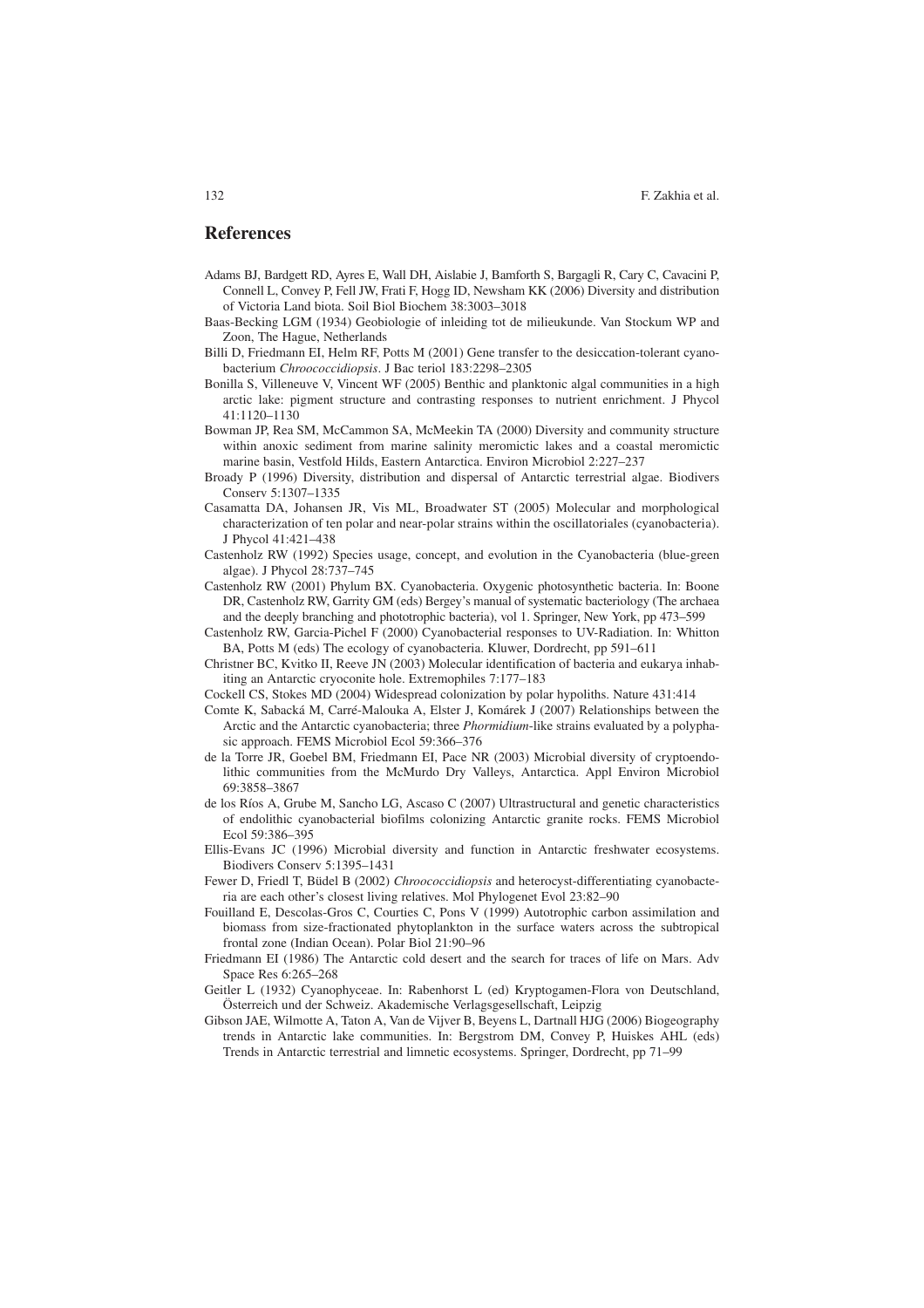- Gordon DA, Priscu J, Giovannoni S (2000) Origin and phylogeny of microbes living in permanent Antarctic lake ice. Microb Ecol 39:197–202
- Hawes I, Howard-Williams C, Pridmore RD (1993) Environmental control of microbial biomass in the ponds of the McMurdo Ice Shelf, Antarctica. Arch Hydrobiol 127:271–287
- Hawes I, Schwarz, AM (2001) Absorption and utilization of irradiance by cyanobacterial mats in two ice-covered Antarctic lakes with contrasting light climates. J Phycol 37:5–15
- Howard-Williams C, Pridmore RD, Downes MT, Vincent WF (1989) Microbial biomass, photosynthesis and chlorophyll *a* related pigments in the ponds of the McMurdo Ice Shelf, Antarctica. Antarct Sci 1:125–131
- Hughes KA, Lawley B (2003) A novel Antarctic microbial endolithic community within gypsum crusts. Environ Microbiol 5:555–565
- Hughes KA, McCartney HA, Lachlan-Cope TA, Pearce DA (2004) A preliminary study of airborne microbial biodiversity over Peninsular Antarctica. Cell Mol Biol 50:537–542
- Jungblut A-D, Hawes I, Mountfort D, Hitzfeld B, Dietrich DR, Burns BP, Neilan BA (2005) Diversity within cyanobacterial mat communities in variable salinity meltwater ponds of McMurdo Ice Shelf, Antarctica. Environ Microbiol 7:519–529
- Jungblut A-D, Hoeger SJ, Mountfort D, Hitzfeld BC, Dietrich DR, Neilan BA (2006) Characterization of microcystin production in an Antarctic cyanobacterial mat community. Toxicon 47: 271–278
- Komárek J (1999) Diversity of cyanoprokaryotes (cyanobacteria) of King George Island, maritime Antarctica—a survey. Arch Hydrobiol 94:181–193
- Komárek J, Anagnostidis K (2005) Cyanoprokaryota 2. Teil Oscillatoriales, Spektrum Akademischer Verlag, Heidelberg
- Marchant HJ, Davidson AT, Wright SW (1987) The distribution and abundance of chroococcoid cyanobacteria in the Southern Ocean. Proc NIPR Symp Polar Biol 1:1–9
- Margesin R, Häggblom M (2007) Thematic issue: Microorganisms in cold environments. FEMS Microbiol Ecol 59:215–216
- Mataloni G, Tell G (2002) Microalgal communities from ornithogenic soils at Cierva Point, Antarctic Peninsula. Polar Biol 25:488–491
- McClintic AS, Casamatta DA, Vis ML (2003) A survey of algae from montane cloud forest and alpine streams in Bolivia: macroalgae and associated microalgae. Nova Hedwigia 76:363–379
- Mez K, Hanselmann K, Preisig HR (1998) Environmental conditions in high mountain lakes containing toxic benthic cyanobacteria. Hydrobiologia 368:1–15
- Miyashita H, Ikemoto H, Kurano N, Adachi K, Chihara M, Miyashi S (1996) Chlorophyll *d* as a major pigment. Nature 383:402
- Mueller DR, Vincent WF, Pollard WH, Fritsen CH (2001) Glacial cryoconite ecosystems: a bipolar comparison of algal communities and habitats. Nova Hedwigia 123:173–197
- Mueller DR, Vincent WF, Jeffries MO (2003) Break-up of the largest Arctic ice shelf and associated loss of an epishelf lake. Geophys Res Lett 30, 2031
- Mueller DR, Vincent WF, Bonilla S, Laurion I (2005) Extremophiles, extremotrophs and broadband pigmentation strategies in a high arctic ice shelf ecosystem. FEMS Microbiol Ecol 53:73–87
- Nadeau TL, Milbrandt EC, Castenholz RW (2001) Evolutionary relationships of cultivated Antarctic Oscillatoriaceans (cyanobacteria). J Phycol 37:650–654
- Nemergut DR, Anderson SP, Cleveland CC, Martin AP, Miller AE, Seimon A, Schmidt SK (2007) Microbial community succession in an unvegetated, recently deglaciated soil. Microb Ecol 53:110–122
- Omelon CR, Pollard WH, Ferris FG (2006) Environmental controls on microbial colonization of high Arctic cryptoendolithic habitats. Polar Biol 30:19–29
- Oren A (2000) Salt and Brines. In: Whitton BA, Potts M (eds) The ecology of cyanobacteria. Kluwer, Dordrecht, pp 281–306
- Oren A (2004) A proposal for further integration of the cyanobacteria under the Bacteriological Code. Int J Syst Evol Microbiol 54:1895–1902
- Priscu JC, Fritsen CH, Adams EE, Giovannoni SJ, Paerl HW, McKay CP, Doran PT, Gordon DA, Lanoil BD, Pinckney JL (1998) Perennial Antarctic lake ice: an oasis for life in a polar desert. Science 280:2095–2098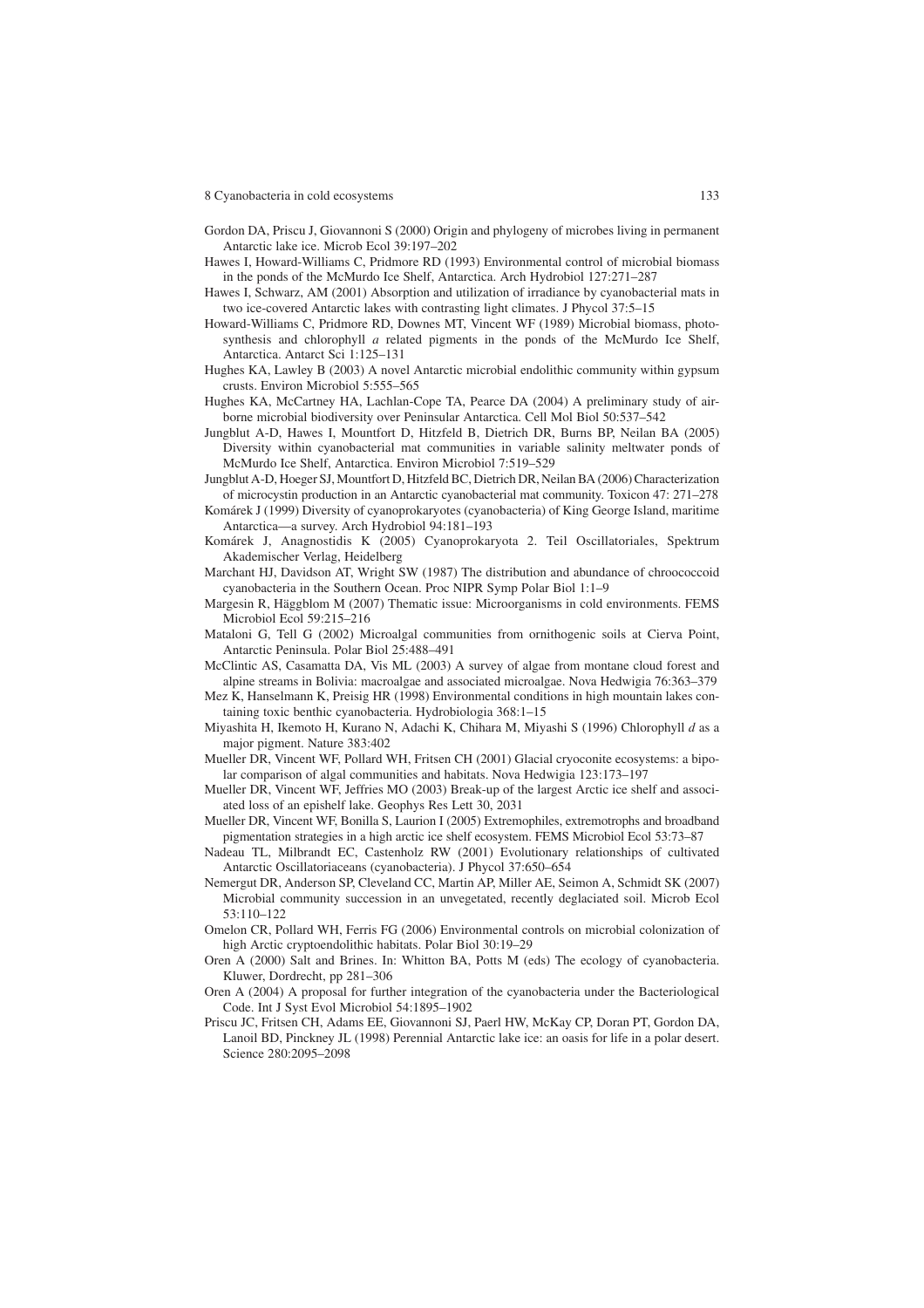- Rajaniemi P, Hrouzek P, Kastovska K, Willame R, Rantala A, Hoffmann L, Komarek J and Sivonen K (2005) Phylogenetic and morphological evaluation of the genera *Anabaena, Aphanizomenon, Trichormus* and *Nostoc* (Nostocales, Cyanobacteria). Int J Syst Evol Microbiol 55:11–26
- Rott E, Cantonati M, Füreder L, Pfister P (2006) Benthic algae in high altitude streams of the Alps-a neglected component of the aquatic biota. Hydrobiologia 562:195–216
- Rudi K, Skulberg OM, Larsen F, Jakobsen KS (1997) Strain characterization and classification of oxyphotobacteria in clone cultures on the basis of 16S rRNA sequences from the region V6, V7 and V8. Appl Environ Microbiol 63:2593–2599
- Schopf JW (2000) The fossil record: tracing the roots of the cyanobacterial lineage. In: Whitton BA, Potts M (eds) The ecology of cyanobacteria. Kluwer, Dordrecht, pp 13–35
- Sigler WV, Bachofen R, Zeier J (2003) Molecular characterization of endolithic cyanobacteria inhabiting exposed dolomite in central Switzerland. Environ Microbiol 5:618–627
- Smith MC, Bowman JP, Scott FJ, Line MA (2000) Sublithic bacteria associated with Antarctic quartz stones. Antarct Sci 12:177–184
- Smith JJ, Tow LA, Stafford W, Cary C, Cowan DA (2006) Bacterial diversity in three different Antarctic cold desert mineral soils. Microb Ecol 51:413–421
- Sommaruga R, Garcia-Pichel F (1999) UV-absorbing mycosporine-like compounds in planktonic and benthic organisms from a high-mountain lake. Arch Hydrobiol 144:255–269
- Stackebrandt E, Göbel BM (1994) Taxonomic note: a place for DNA-DNA reassociation and 16S rRNA sequence analysis in the present species definition in bacteriology. Int J Syst Bacteriol 44:846–849
- Stanier RY, Sistrom WR, Hansen TA, Whitton BA, Castenholz RW, Pfennig N, Gorlenko, VN, Kondratieva, EN, Eimhjellen, KE, Whittenbury, R, Gherma RL and Truper HG (1978) Proposal to place nomenclature of Cyanobacteria (Blue-Green-Algae) under rules of International Code of Nomenclature of Bacteria. Int J Syst Bacteriol 28:335–336
- Säwström C, Mumford P, Marshall W, Hodson A, Laybourn-Parry J (2002) The microbial communities and primary productivity of crycoconite holes in an Arctic glacier (Svalbard 79°N). Polar Biol 25:591–596
- Tang EPY, Vincent WF (1999) Strategies of thermal adaptation by high latitude cyanobacteria. New Phytol 142:315–323
- Taton A, Grubisic S, Brambilla E, De Wit R, Wilmotte A (2003) Cyanobacterial diversity in natural and artificial microbial mats of Lake Fryxell (Mc Murdo Dry Valleys, Antarctica): A morphological and molecular approach. Appl Environ Microbiol 69:5157–5169
- Taton A, Grubisic S, Balhasart P, Hodgson DA, Laybourn-Parry J, Wilmotte A (2006a) Biogeographical distribution and ecological ranges of benthic cyanobacteria in East Antarctic lakes. FEMS Microbiol Ecol 57:272–289
- Taton A, Grubisic S, Ertz D, Hodgson DA, Piccardi R, Biondi N, Tredici MR, Mainini M, Losi D, Marinelli F, Wilmotte A (2006b) Polyphasic study of antarctic cyanobacterial strains. J Phycol 42:1257–1270
- Vincent WF (1988) Microbial ecosystems of Antarctica. Cambridge University Press, Cambridge
- Vincent WF (2000) Cyanobacterial dominance in the polar regions. In: Whitton BA, Potts M (eds) The ecology of cyanobacteria. Kluwer, Dordrecht, pp 321–340
- Vincent WF, Bowman JP, Rankin LM, McMeekin TA (2000) Phylogenetic diversity of picocyanobacteria in Arctic and Antarctic ecosystems. In: Bell C, Brylinsky M, Johnson-Green M (eds) Microbial biosystems: new frontiers. 8th Int Symp Microbial Ecol. Atlantic Canada Society for Microbial Ecology, Halifax, pp 317–322
- Vincent WF, Mueller DR, Bonilla S (2004a) Ecosystems on ice: the microbial ecology of Markham Ice Shelf in the High Arctic. Cryobiol 48:103–112
- Vincent WF, Mueller D, Van Hove P, Howard-Williams C (2004b) Glacial periods on early Earth and implications for the evolution of life. In: Seckbach J (eds) Origins: Genesis, evolution and diversity of life. Kluwer, Dordrecht, pp 481–501